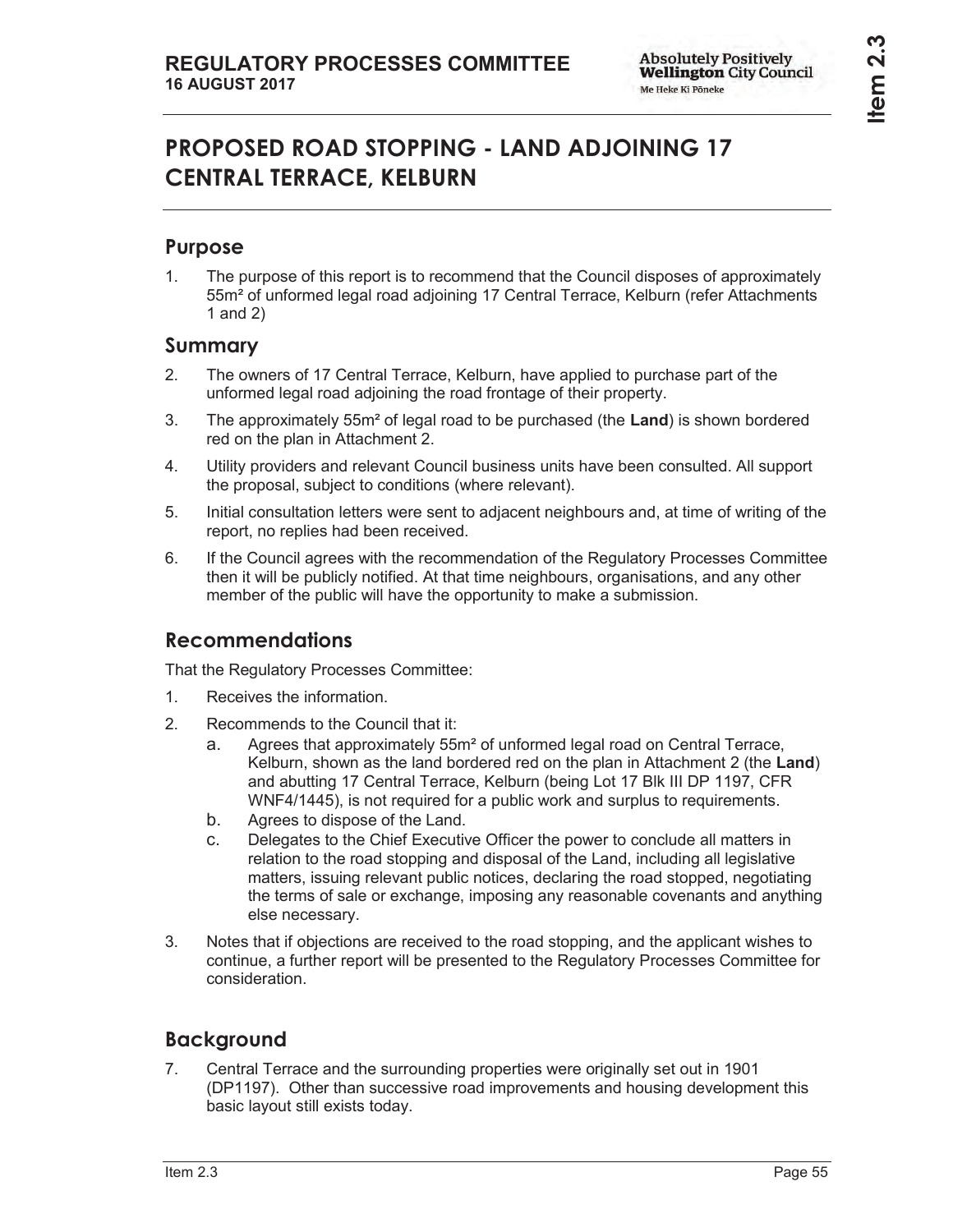- 8. 17 Central Terrace is occupied by a single storey, c.1910, weatherboard dwelling that has been modified and improved over several years. A weatherboard c.1920 garage straddles the western (road frontage) boundary.
- 9. The property is otherwise occupied with landscaping, decking, and established vegetation on the periphery.
- 10. The Land partly includes the garage (built under an encroachment licence), driveway, retaining wall and vegetated bank (refer photos in Attachments 3 and 4).
- 11. The applicant is seeking to purchase the Land to increase future development options and rectify ongoing annual encroachment costs.

# **Discussion**

- 12. Road stopping is provided for under sections 319(1)(h) and 342((1)(a) of the Local Government Act 1974 (the LGA).
- 13. Council, under section 40 of the Public Works Act 1980 (the **PWA**), 'shall endeavour' to dispose of any land not required for the public work for which it was taken, and which is not required for any other public work.
- 14. The Transport Network team has confirmed the Land is not required for road or access purposes. No other relevant business units of the Council seek to retain the Land.
- 15. The section 40 PWA report will, otherwise, determine whether any offer back obligations exist.

### **Options**

- 16. The alternative to undertaking the road stopping is to retain the Land in Council ownership as unformed legal road. In the long term this will incur maintenance and retaining costs on land the Council no long requires or intends to use.
- 17. An encroachment licence could be issued for the Land if it is not stopped. Such a licence provides less certainty of tenure for the adjacent landowner and limits the scope for better utilisation of the land by these owners.

### **Next Actions**

- 18. Conclude a section 40 PWA investigation.
- 19. Prepare a survey legalisation plan and sale & purchase agreement for the Land.
- 20. Initiate the public notification process.

# **Attachments**

| Attachment 1. | 17 Central Tce - Location Plan                                                  | Page 60 |
|---------------|---------------------------------------------------------------------------------|---------|
| Attachment 2. | 17 Central Tce - Aerial Plan                                                    | Page 61 |
| Attachment 3. | Photo looking south, from existing driveway, over road<br>stopping area         | Page 62 |
| Attachment 4. | Photo looking north east, from Central Tce footpath, over road<br>stopping area | Page 63 |

| Author     | <b>Brett Smith, Property Advisor</b>                                       |
|------------|----------------------------------------------------------------------------|
| Authoriser | Tracy Morrah, Property Services Manager<br>David Chick, Chief City Planner |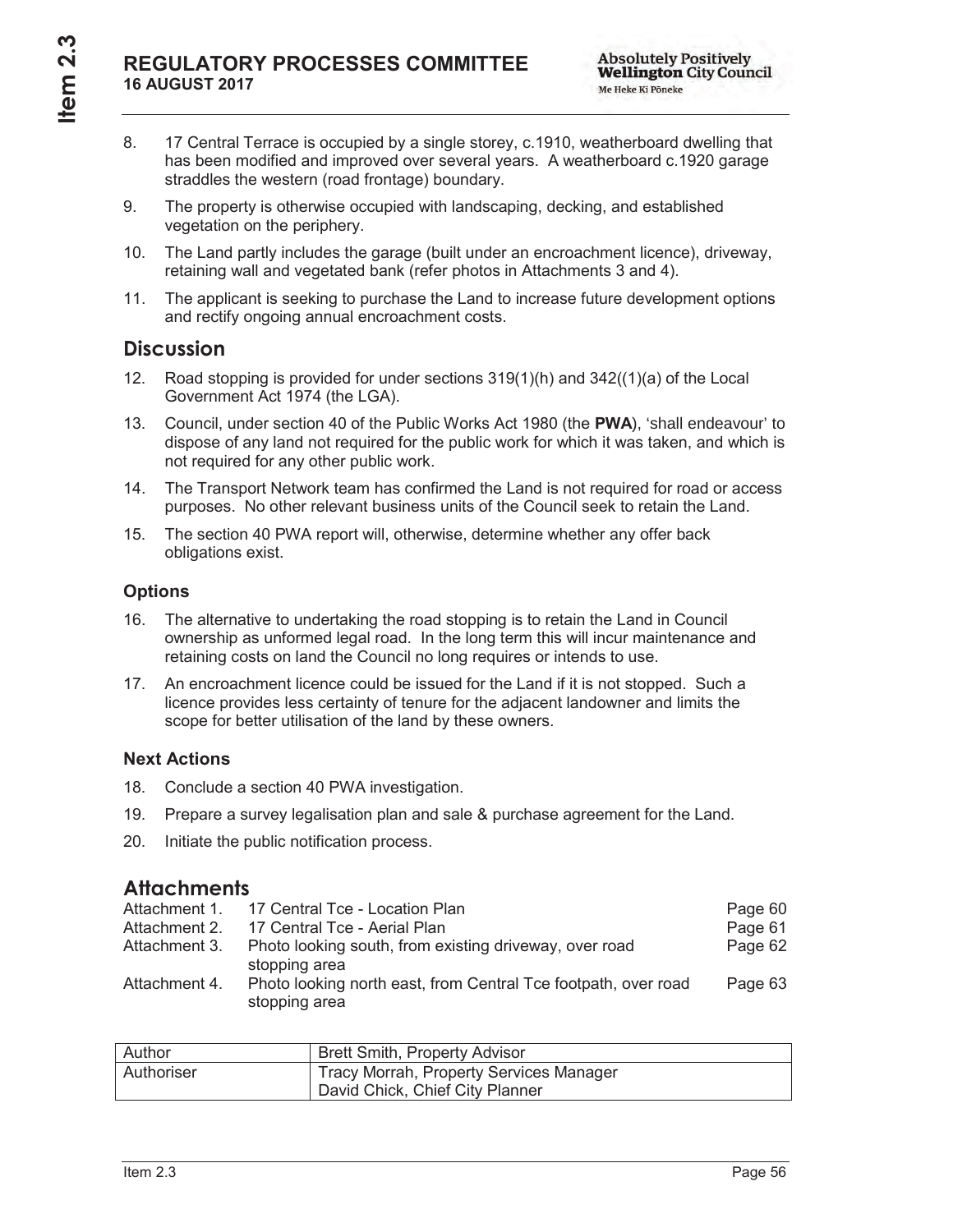Absolutely Positively<br>**Wellington** City Council Me Heke Ki Põneke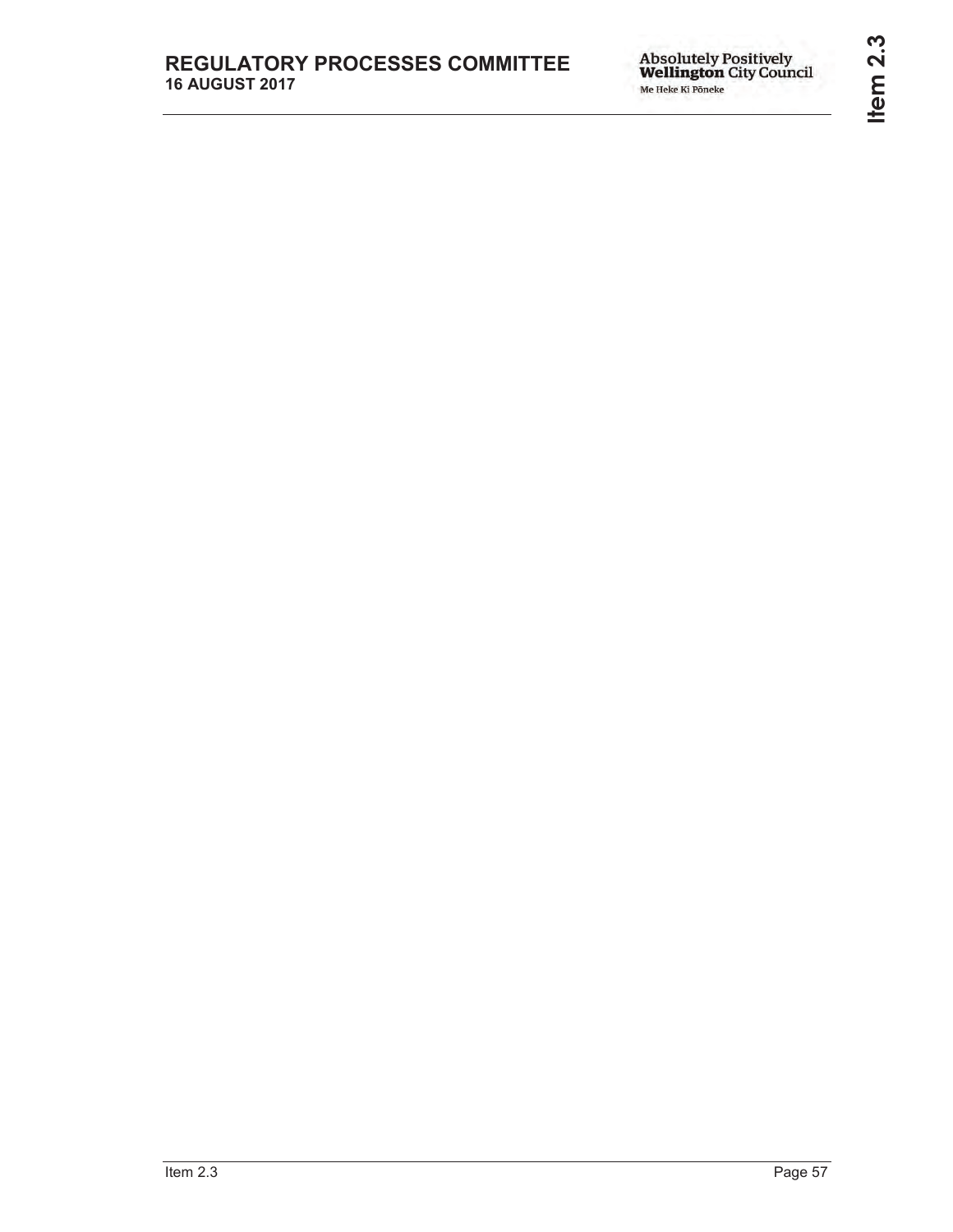# **SUPPORTING INFORMATION**

### **Engagement and Consultation**

#### *Community*

In April 2017 letters were sent to adjacent neighbours of the Land. At time of writing no replies had been received.

#### *Utility Provider and Council Business Units*

The applicant is obliged to obtain comment from utility providers prior to submission of the application. None objected to the road stopping and/or have provided conditional support subject to the creation of relevant easements.

Several business units of the Council were consulted: specifically Transport Networks (including Vehicle Access), Planning, District Plan Policy and Parks, Sport & Recreation. None objected to the road stopping or provided conditional support.

Conditions such as carriageway setbacks, the inclusion of an isolation strip, amalgamation of parcels and CFR encumbrances have been adopted where applicable and agreed by the applicant.

#### **Treaty of Waitangi considerations**

Iwi groups have not been consulted. The proposal does not conflict with the principles of the Treaty of Waitangi nor is the land located within a Māori Precinct or an area identified as significant to Māori.

As sale to, and amalgamation with, the adjacent parcel is a condition of the stopping the Land is unlikely to be made available for purchase by iwi or the public in general.

#### **Financial implications**

There are no financial considerations relating to this recommendation. Any costs associated with the disposal of the Land will be recovered from the applicant, and the proceeds of the sale are directed towards the general fund.

As of August 2011 a new cost sharing initiative for road stoppings was approved by the Council. The rebate amount is a percentage of the sale price, so is determined at the end of the process when these costs are known.

#### **Policy and legislative implications**

The recommendations of this report are consistent with the policies of the Council. The road stopping is also undertaken in accordance with relevant legislation.

This is not a significant decision. This report set out the Council's options under the relevant legislation and under the Council's Road Encroachment and Sale Policy 2011.

#### **Risks / legal**

The road stopping process will be undertaken in accordance with legislative, and Council, requirements. Any legal agreement, or action in the Environment Court, will be overseen by the Council's lawyers.

#### **Climate Change impact and considerations**

There are no climate change implications arising from this road stopping.

#### **Communications Plan**

Public consultation in accordance with the Tenth Schedule of the LGA will be carried out later in the road stopping process.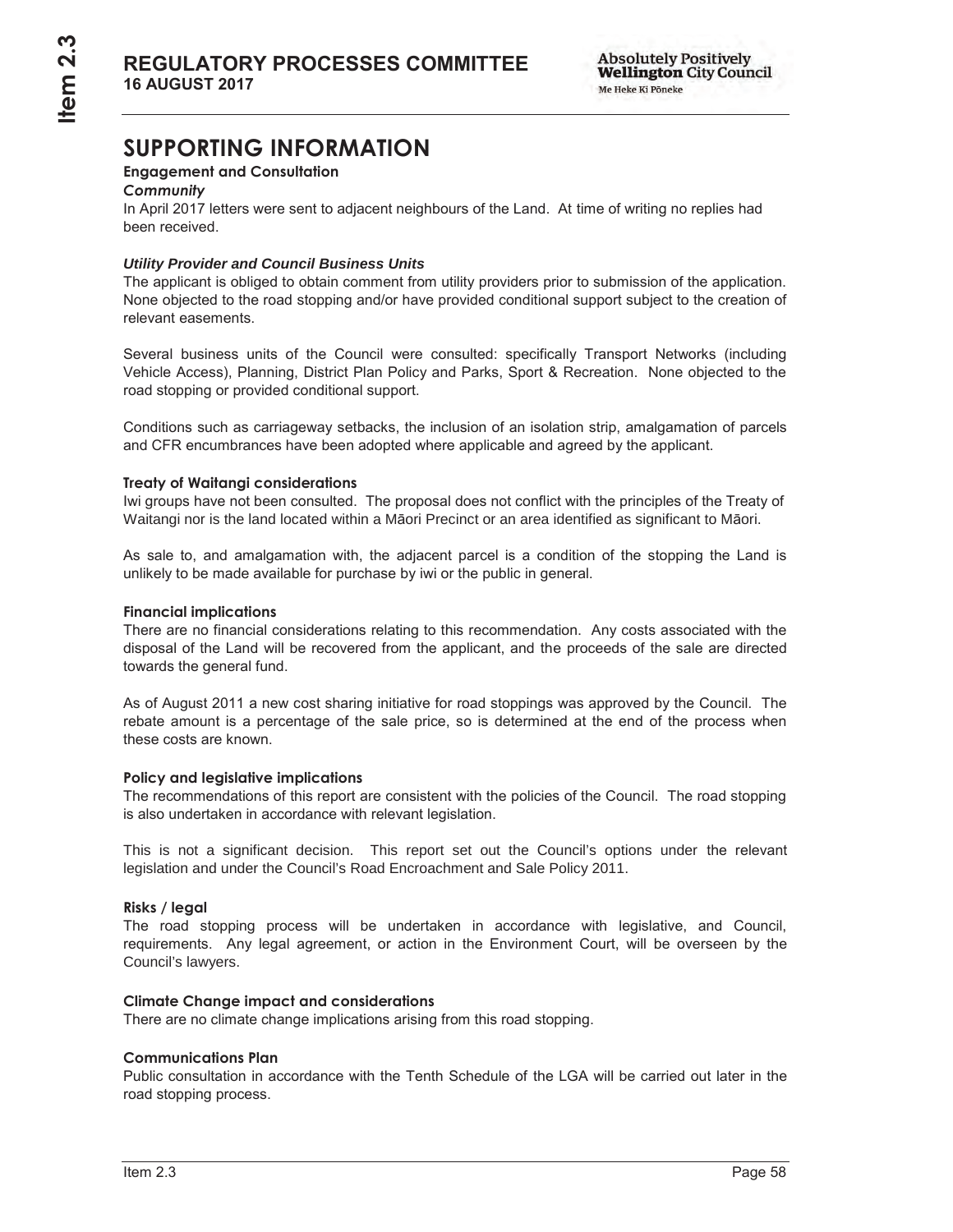#### **Health and Safety Impact considered**

The road stopping is a minimal risk to health and safety. The work is almost entirely administrative and a normal operational function of Council Officers.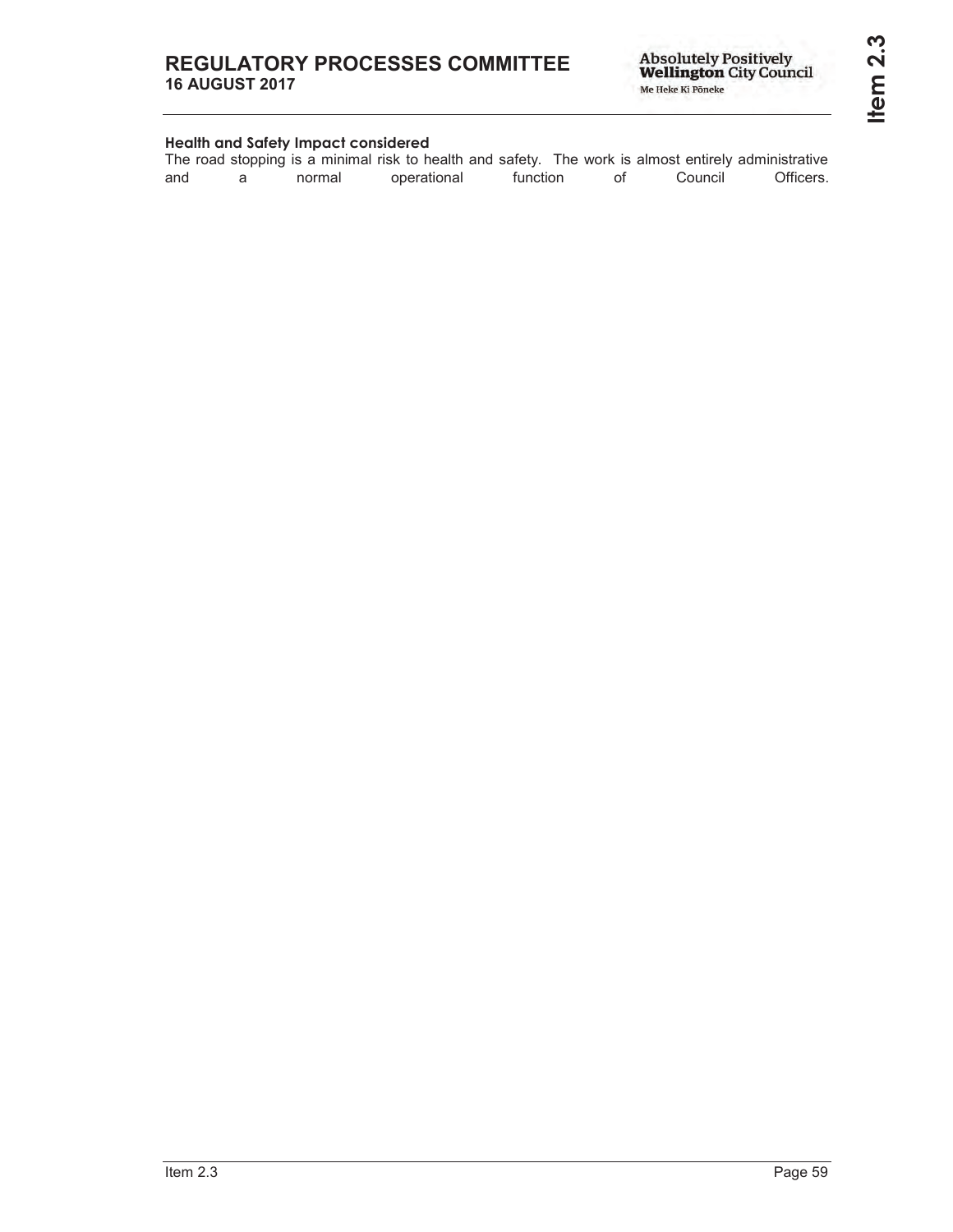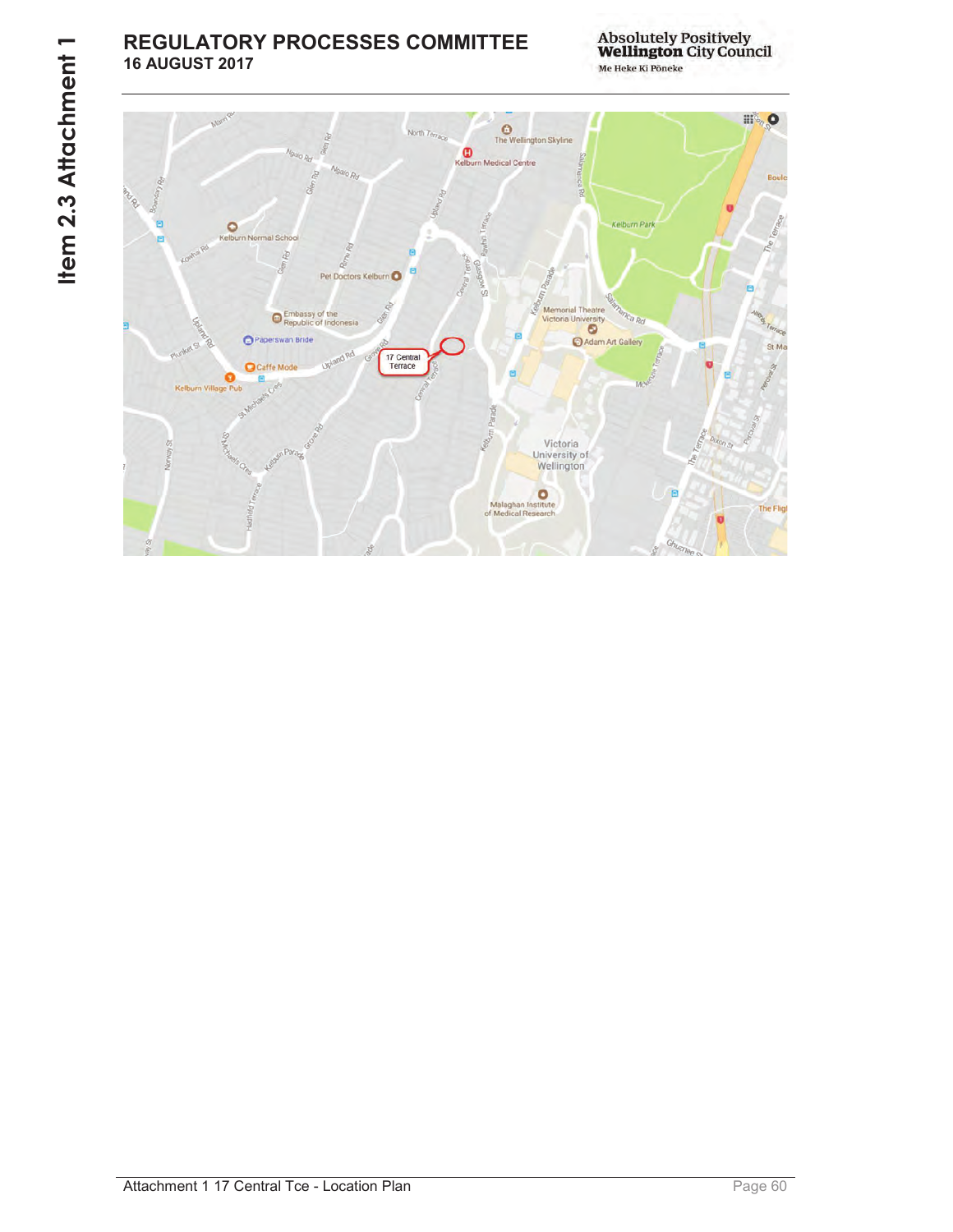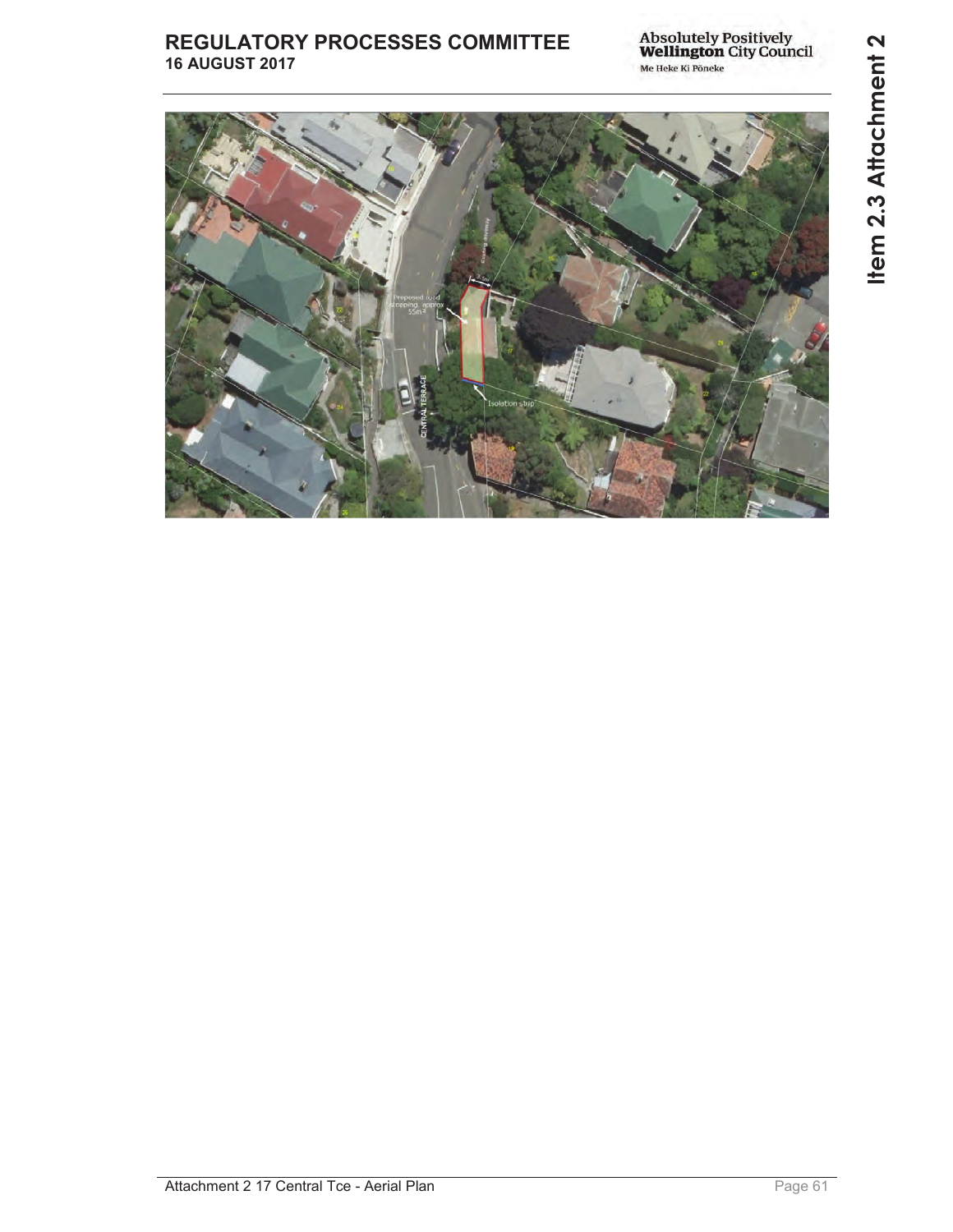Absolutely Positively<br>Wellington City Council Me Heke Ki Põneke